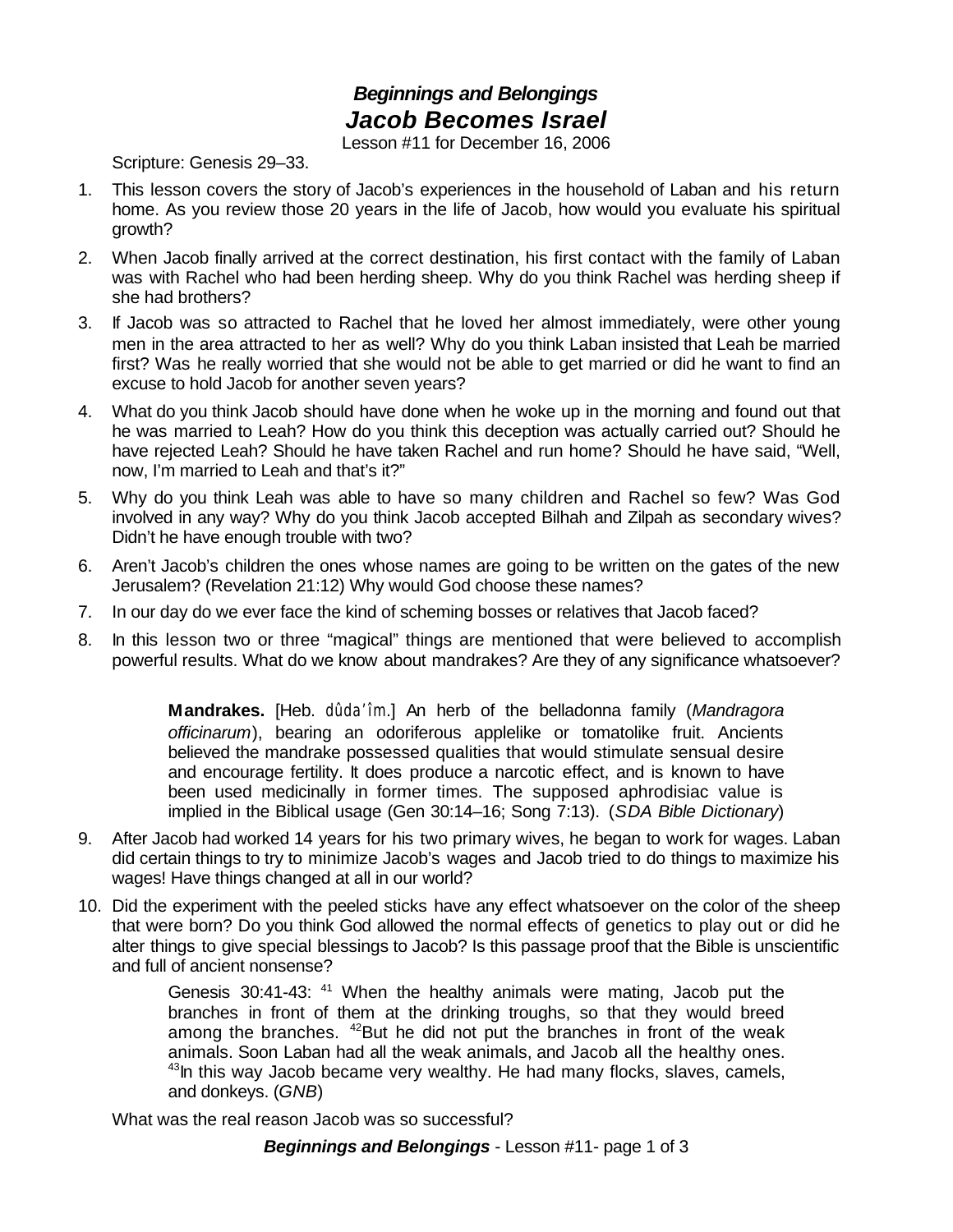Genesis 31:10-12: <sup>10</sup> "During the breeding season I had a dream, and I saw that the male goats that were mating were striped, spotted, and speckled,  $11$ The angel of God spoke to me in the dream and said, 'Jacob!' 'Yes,' I answered. <sup>12</sup>'Look,' he continued, 'all the male goats that are mating are striped, spotted, and speckled. I am making this happen because I have seen all that Laban is doing to you. (*GNB*)

- 11. After a total of 20 years in Laban's household, Jacob realized that Laban's sons were becoming very jealous and antagonistic. So he arranged to take his wives, children, flocks, herds and servants and depart secretly. (Genesis 31:1-21) Why do you think Jacob waited so long? Was he more afraid of Esau or of Laban and his sons?
- 12. Why do you think Rachel stole her father's household "gods" when they were departing? Was she still hoping for some miracle of fertility? Do we have any idea what kind of "gods" these were?

These "images," *teraphim* (see Judges 17:5; 18:14; etc.), were usually small (v. 34) human figurines, occasionally larger, often made of wood (1 Sam. 19:13-16). Near Eastern excavations have brought them to light in profuse numbers, made of wood, clay, and precious metals. Some represent male gods, but the majority are figurines of female deities 2 to 3 in. length. They were used as household gods or were carried on the body as protective charms. Since most of them represent nude goddesses whose sexual features are accentuated, they were probably thought to promote fertility. This may be the reason Rachel especially cherished them. Cuneiform texts from Nuzi in Mesopotamia reveal that the household gods were inherited by adopted sons only when no actual sons were present at the father's death. If a man had sons, his gods could not go to his daughters. Rachel therefore had no right to her father's household gods, as Jacob frankly admitted (Gen. 31:32). Documents found at Nuzi, in Mesopotamia, indicate that in the patriarchal age the possession of the family's household gods, such as Laban had, guaranteed to their holder the title to his father's properties (*ANET* 219, 220). This was probably the chief reason why Laban was so eager to retrieve them (see vss. 30,33–35). (*SDA Bible Commentary* on Genesis 31:19)

- 13. After Jacob found out that Rachel had taken the idols, do you think he allowed her to keep them?
- 14. Read carefully Genesis 31:53,54, the final meal and separation of Jacob and Laban. If God had not appeared in a vision to Laban would he have done Jacob harm? Is there any evidence in the Bible that there was any further contact between the descendants of Terah in Mesopotamia and the descendants of Abraham in Canaan?
- 15. As Jacob took his family into the area of Gilead, he began to think about meeting his brother Esau.
- 16. What is the meaning of Genesis 32:1,2? In a short period of time, God or his angels appeared to Laban, Jacob (on at least two occasions) and Esau. Do you wish that God would appear in your life in these striking ways, or are we better off with all the material of Scripture to guide us? If God appeared to you like this, how would it affect you?

As he traveled southward from Mount Gilead, two hosts of heavenly angels seemed to encompass him behind and before, advancing with his company, as if for their protection. Jacob remembered the vision at Bethel so long before, and his burdened heart grew lighter at this evidence that the divine messengers who had brought him hope and courage at his flight from Canaan were to be the guardians of his return. And he said, "This is God's host: and he called the name of that place Mahanaim"--"two hosts, or, camps." {PP 195.3}